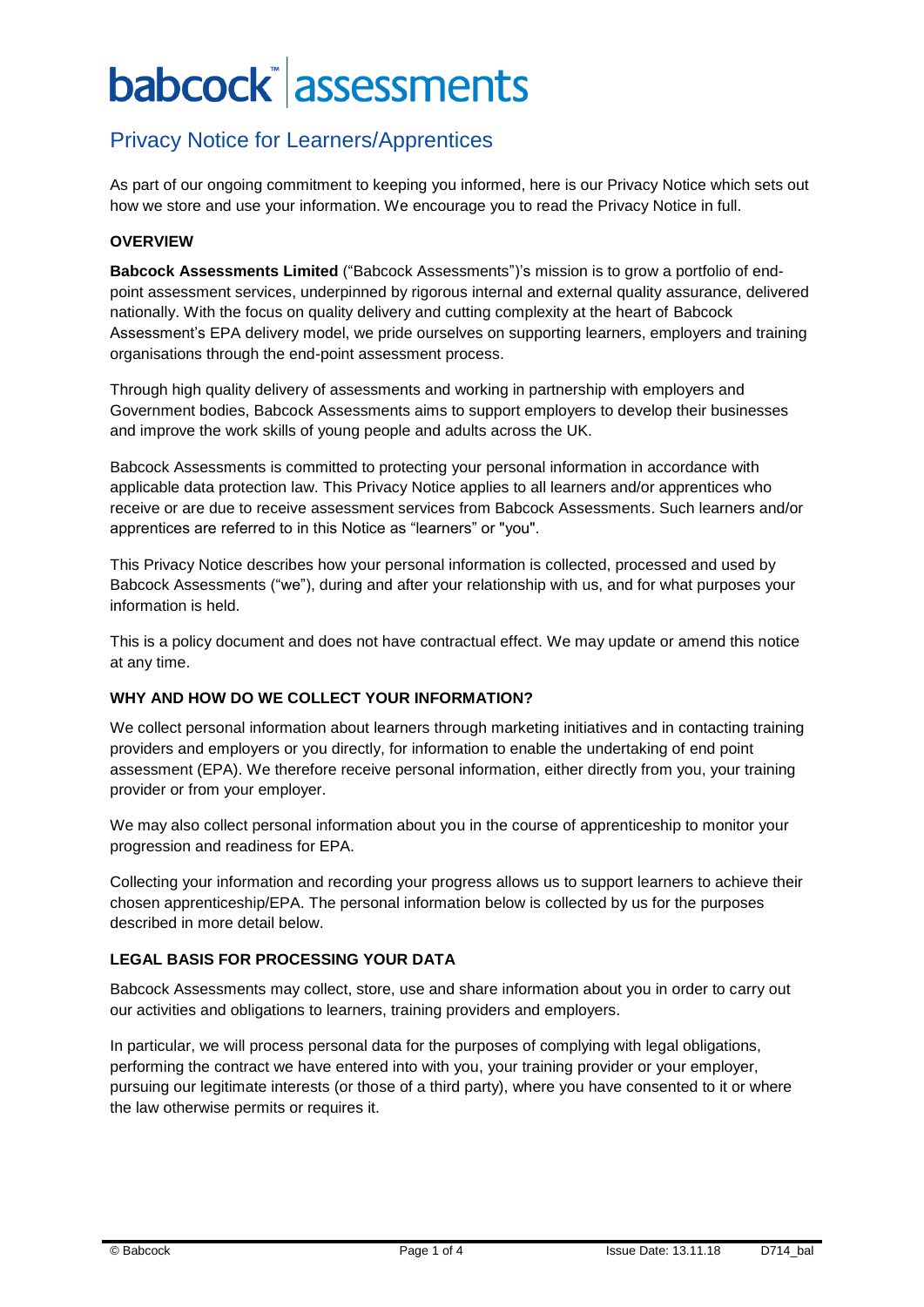## Privacy Notice for Learners/Apprentices

Babcock Assessments processes the information of employers and learners in pursuit of its legitimate interests including in:

- supporting learners to plan and achieve their chosen apprenticeship/EPA, and its assessment components;
- claiming of your apprenticeship certificate from the Education and Skills Funding Agency (ESFA);
- informing External Quality Assurance Bodies (EQA) of our EPA activity;
- enabling the gathering of feedback on learners/provider/employer experiences of EPA delivered by Babcock Assessments;
- supporting our quality assurance policies and processes.

We may also use your personal information where we need to protect your interests (or someone else's interests) or where it is needed in the public interest, but this is likely to be rare.

Where we process data in order to perform contracts with our customers (e.g. your employer), we will generally process data as a data processor. In other circumstances, we may process some data as a data controller.

## **WHAT INFORMATION DO WE HOLD?**

In order to fulfil the purposes outlined above, we have a database, which holds password protected personal data collected by Babcock Assessments during the course of its relationship with employers and learners. The database is hosted in a secure data centre, and held on servers that are administered by Babcock Information Services.

Personal information may include:

- Personal identifiers and biographic information consisting of your learner number, name, date of birth, title, gender, ethnicity;
- Family, spouse and partner details;
- Your contact details including postal addresses, e-mail addresses and telephone numbers;
- Information about your time at school, college, university;
- Your employment details:
- Your current interests;
- Records of communications sent to you by Babcock Assessments or received from you;
- Your communication preferences;
- Records of your attendance;
- Notes of meetings that you have had with Babcock Assessments staff; and/or
- Education and training records (including attendance records).

Please note, Babcock Assessments does not collect or store credit/debit card details.

Special categories of personal data (e.g. relating to health records or learning disabilities) will only be held or processed:

- where you have consented to it;
- to apply special consideration and/or access arrangements for a given EPA assessment method;
- if necessary for the purposes of performing or exercising obligations or rights which are imposed on an employer or employee in connection with employment (e.g. to determine the level of educational support required);
- if necessary for the establishment, exercise or defence of legal claims;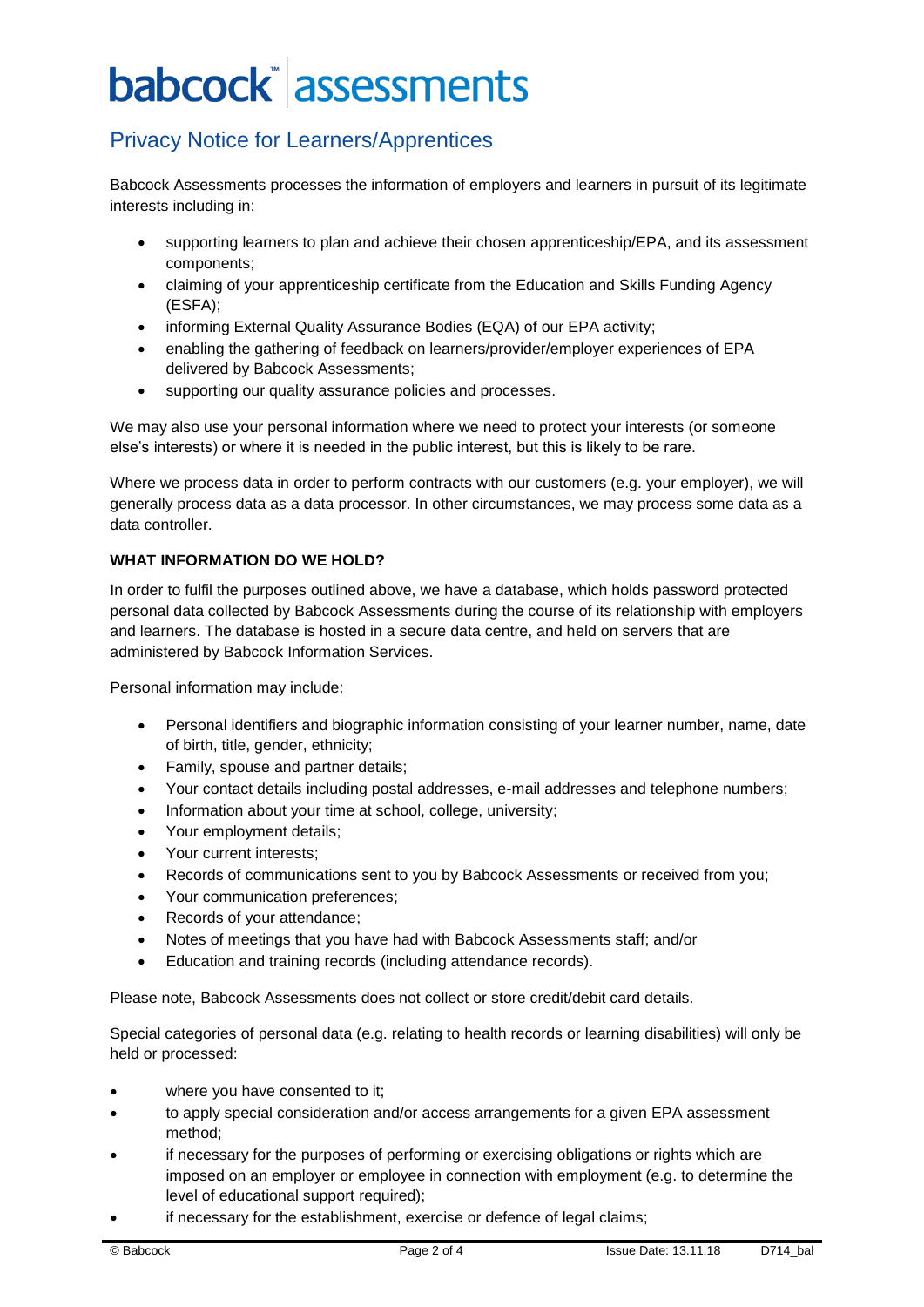## Privacy Notice for Learners/Apprentices

- If necessary for the purposes of preventive or occupational medicine, and/or for the assessment of working capacity; or
- to ensure compliance with our legal obligations.

We may use information about your race or national or ethnic origin, religious, philosophical or moral beliefs, or your sexual life or sexual orientation, to ensure meaningful equal opportunity monitoring and reporting.

We will usually only collect information about criminal convictions if it is appropriate given the nature of the role and where we are legally permitted to do so.

## **HOW DO WE USE YOUR DATA?**

We use your data for a number of training activities including:

- providing services, including access to a number of third party hosted assessment platforms;
- conducting surveys, including research on the support and service we provide;
- internal record keeping, including the management of feedback or complaints;
- requesting funding from the relevant funding body; and
- administrative purposes and operational support (e.g. in order to setup, plan for and deliver EPA).

We will only share your personal information with the following third parties for the purposes of providing training and apprenticeship support and learning activities: your employer, the relevant funding body (and other relevant government bodies), our suppliers and their sub-contractors.

We may share your personal information with other entities in our group, for example for system maintenance support and for hosting of data.

We may also share your personal information with other third parties, for example a test/exam supplier, if a business transfer or change of business ownership takes place or is envisaged or if the provision of services is transferred to a third party service provider. In addition, we may need to share your personal information with a regulator, EQA body or otherwise to comply with the law.

#### **DATA RETENTION**

We will hold your data on our systems for as long as is necessary for the relevant activity (including meeting the requirements for data retention as outlined by the ESFA EPAO conditions). If you exercise a right to erasure, we will retain a core set of personal data where permitted by applicable data protection law which will include your name, email and unique identification number so that we do not contact you inadvertently in future.

We will always respect a request by you to stop contact by any or all methods of communication, or for any specific purpose, unless we have another legal justification to continue doing so under applicable data protection law.

The only exception to the data retention periods mentioned above is where the law requires us to hold your personal information for a longer period or delete it sooner, or where we need to retain it in order to defend or exercise legal claims.